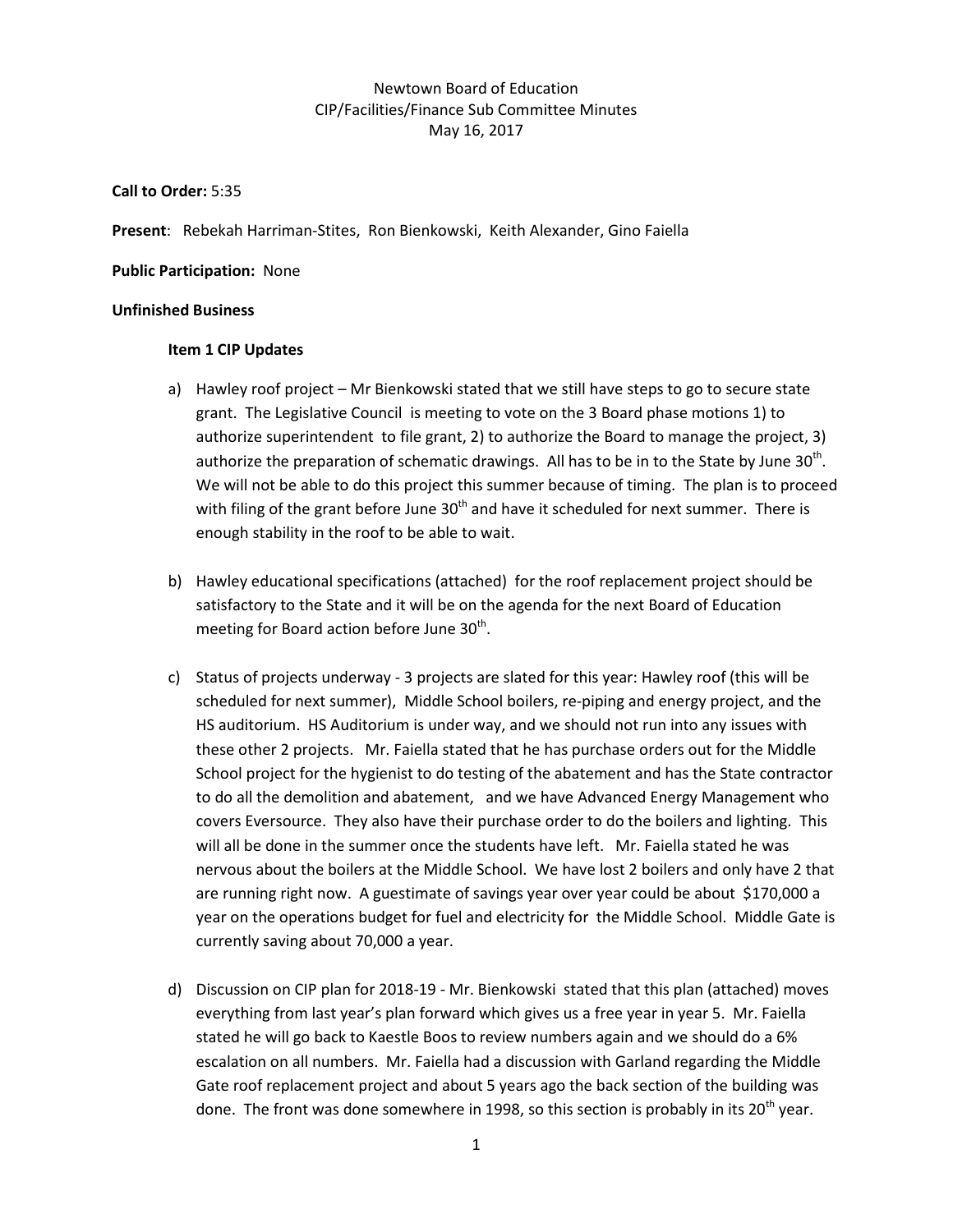They discussed about stripping off the seams and recoating seams within these sections to get another 10 years out of the roof, we may have to change some of the pitch areas so there is no ponding. All this is well within the budget of the \$1.5M.

Ms. Harriman-Stites stated in year 3 there are questions around athletic field house and its educational values. Mr. Faiella stated he thinks the athletic field house would have its educational value as any other storage room or storage building. The athletic and band equipment would be stored there. Getting rid of the containers that are currently being used would clean up property, give a safe place to store equipment, and thereare safety issues as well, since the current storage containers are rusty and dirty inside. Mr. Faiella also stated the other thing to think about is do we want to bring water in and have a mini septic system with bathrooms and showers. This would prevent and stop students from coming into the building. Mr. Faiella will look into the costs.

For Year 5 Mr. Faiella is currently doing a study for the Head O'Meadow energy program but the payback doesn't look right . There was an assumption that there would be gas there….but they would have to pipe at least 4 miles off the main street, and there are not any other big users who would help to contribute. Mr. Bienkowski asked if something like this could be done with an installation of a big propane tank. Mr. Faiella is looking into this as well.

Ms. Harriman-Stites asked what is our timeline. Mr. Alexander stated it is written that we should give our timeline by July but we don't usually present this before September. We will look to get ready for August. Mr. Alexander asked about the school security improvement list and if it should be included within the CIP or do we leave them as separate tasks? Mr. Faiella stated he did not know, they are itemized now and we could possibly put them in year 5. Mr. Bienkowski asked if this would meet the policy threshold of \$285,000. There has never been a collection of items in one school, we could add a system wide category to the CIP. Ms. Harriman-Stites stated we will put it out in year 5 and see what the conversation is.

## **Item 2 Food Service Contract Renewal**

- a) State requirements Mr. Bienkowski stated that the State requirements are pretty extensive for the food service renewal. They have alot of points that we need to cover.
- b) Draft Amendment (attached) The draft is what is recommended by the State for the year 1 Amendment. We want to continue with Whitson's as they have been a good partner so far. We currently have two contracts. One contract is for all the schools that are on the NSLP (National School lunch program), and the other is the HS which is off the NSLP, so there is a second Amendment. Our attorney is working on this second amendment at this point which will be similar to the  $1<sup>st</sup>$  Amendment. These should be put on the June  $6<sup>th</sup>$  BOE agenda for approval (motion attached).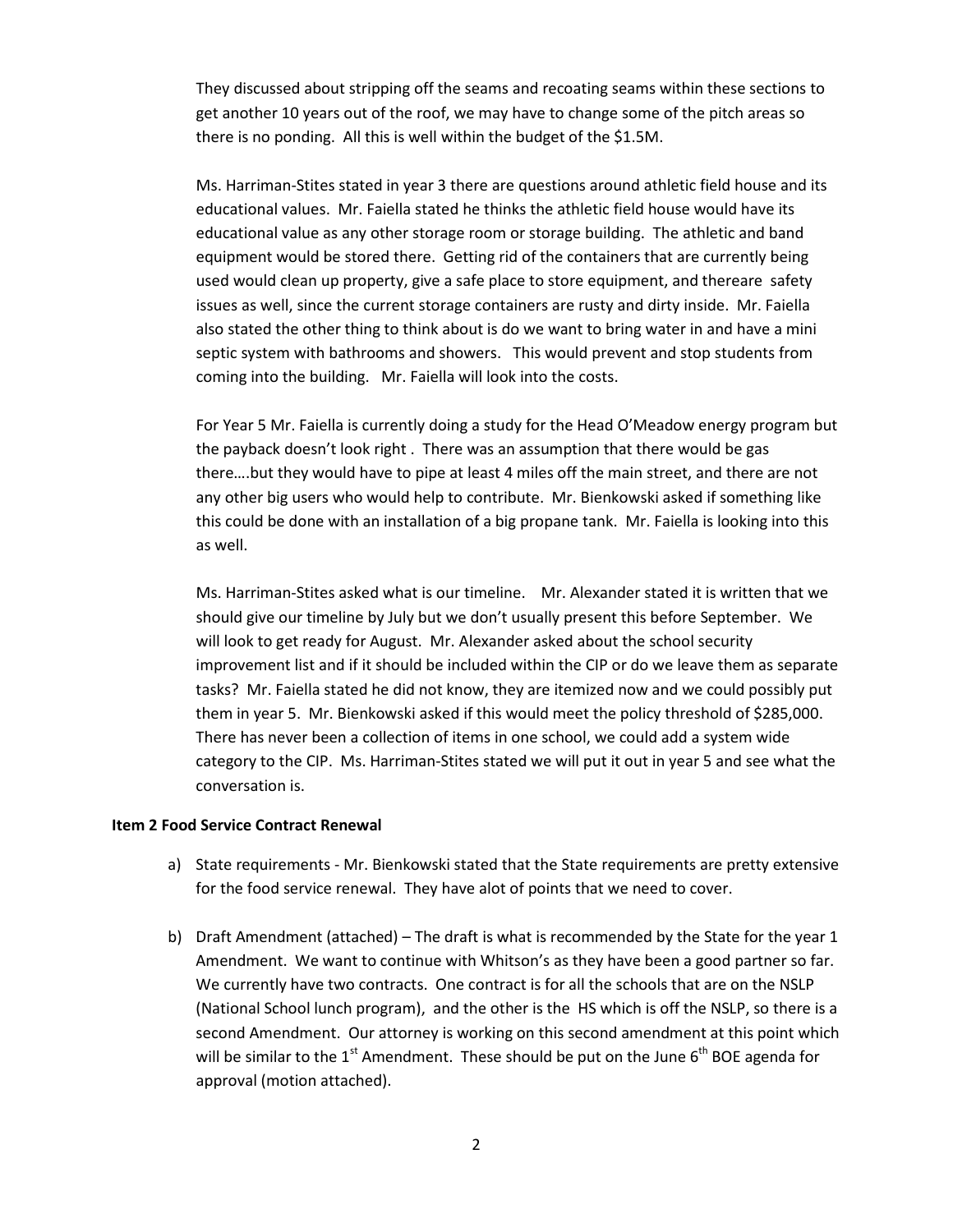c) Ms. Harriman-Stites asked if the increase in Administration and Management fee's was expected (attached). Mr. Bienkowski stated the way the RFP is worded based on the State, these fees are based on CPI (Consumer Price Index) for food in the northeast region. We received a communication from the State that indicated the CPI increase was 2.5% so Whitson's cannot exceed that. Based on this 2.5% increase the fee would go up a total of \$3,125.

In the contract, there will be a financial guarantee. The schools' on the NSLP will actually lose \$72,000, but the High School should earn \$72,000 so essentially it is a break even. It needs to be a positive number, if it ends up being less than that, then Whitson's fees are at risk. The contract for this current year has a projection of a \$42,000 shortage on the NSLP and \$51,000 at the HS so the guarantee was \$8,669. The program up to this point is on track. It will be up probably around \$20,000. Ms. Harriman-Stites asked how does Whitson's compare to Chartwells. Chartwell's made money in their last year they were with us but lost in the previous years. Whitson's is a great contract.

## **Item 3 Status of 2016-17 Budget and 2017-18 Budget**

- a) 2016-17 Building & Site Improvement projects (attached). First chart are designated things we were able to do this year based on our overall balance. These items highlighted projects that were suppose to be for next year but we were able to do them this year. Mr. Faiella stated that they are currently working on the air in the library at middle gate. The condensors are up on the roof so everything should be working within another week.
- b) 2017-18 Building & Site Improvement projects (attached). This is the amount that is left before the hold. The Board of Finance took \$26,000 as part of the sewer in Building and Site improvements, we planned on doing the Middle Gate splits and then they took another \$272,000 of our projects on hold. When you apply those to the total we had \$23,773 left to do all projects which we will not be able to do. Mr. Bienkowski suggested the highest priority is the Head O'Meadow decommissioning of the depressurizing water vessel at \$49,500. He would like this to be the first thing that is considered from the balance from the operating budget. We should have about \$71,000 left.
- c) Non-Lapsing Fund balance & activity (attached). This is a detail of what we have done over the years. The town does merge these two accounts, with the Board of Education capital and nonrecurring fund. They gave us \$100M last year to offset our budget which we spent \$99,647 for Technology equipment. The two totals come to \$53,000 for a balance. We have to ask the Board of Finance permission to use this money for any of the 2018 Building & Site projects. Depending on where we land will determine what our deposit request will be for this year.

**Open**

None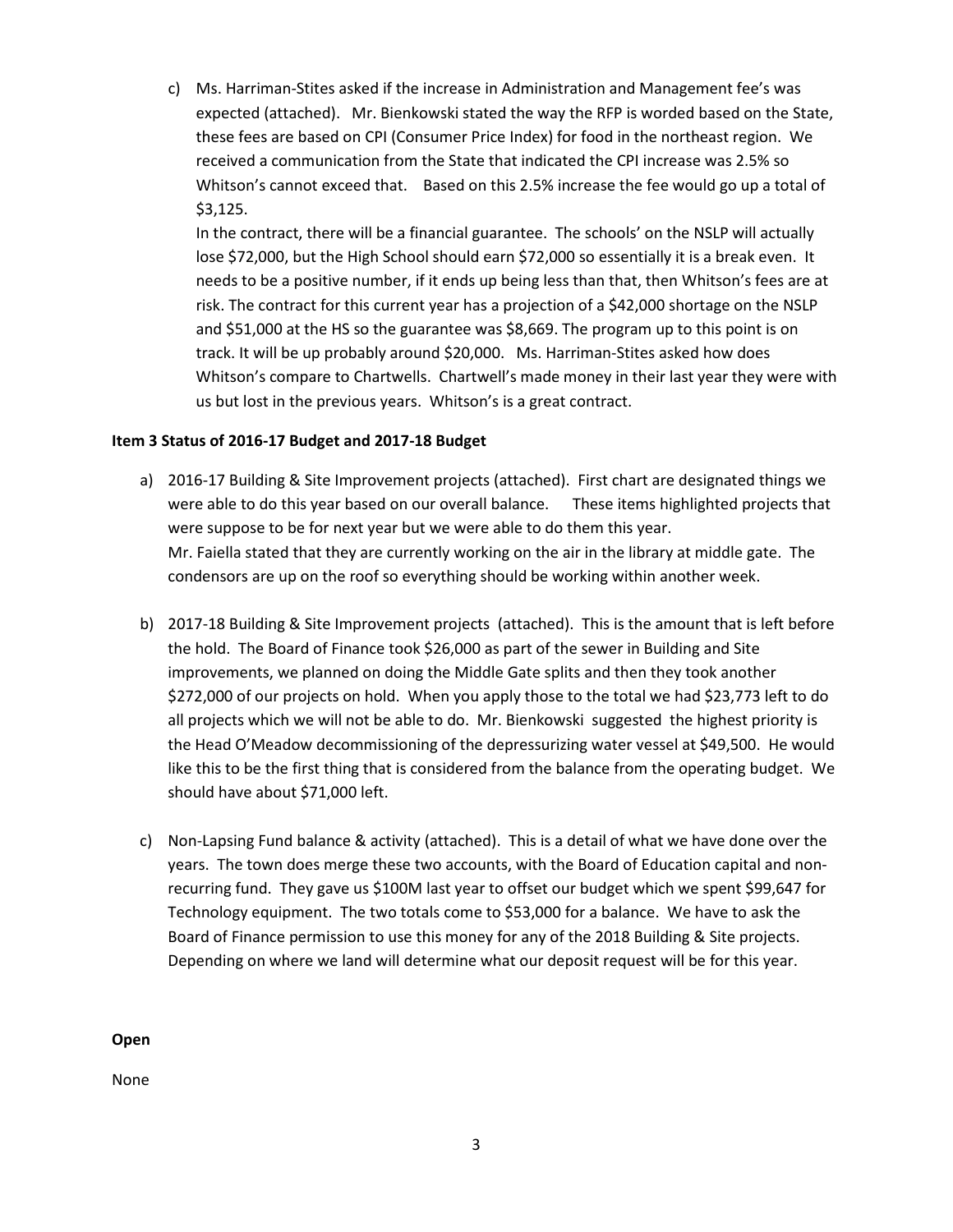# **Adjournment**

A motion to adjourn the meeting was made by Rebekah Harriman-Stites and second by Keith Alexander. All in favor. The meeting was adjourned at 6:18

Respectfully submitted,

Joanne Morris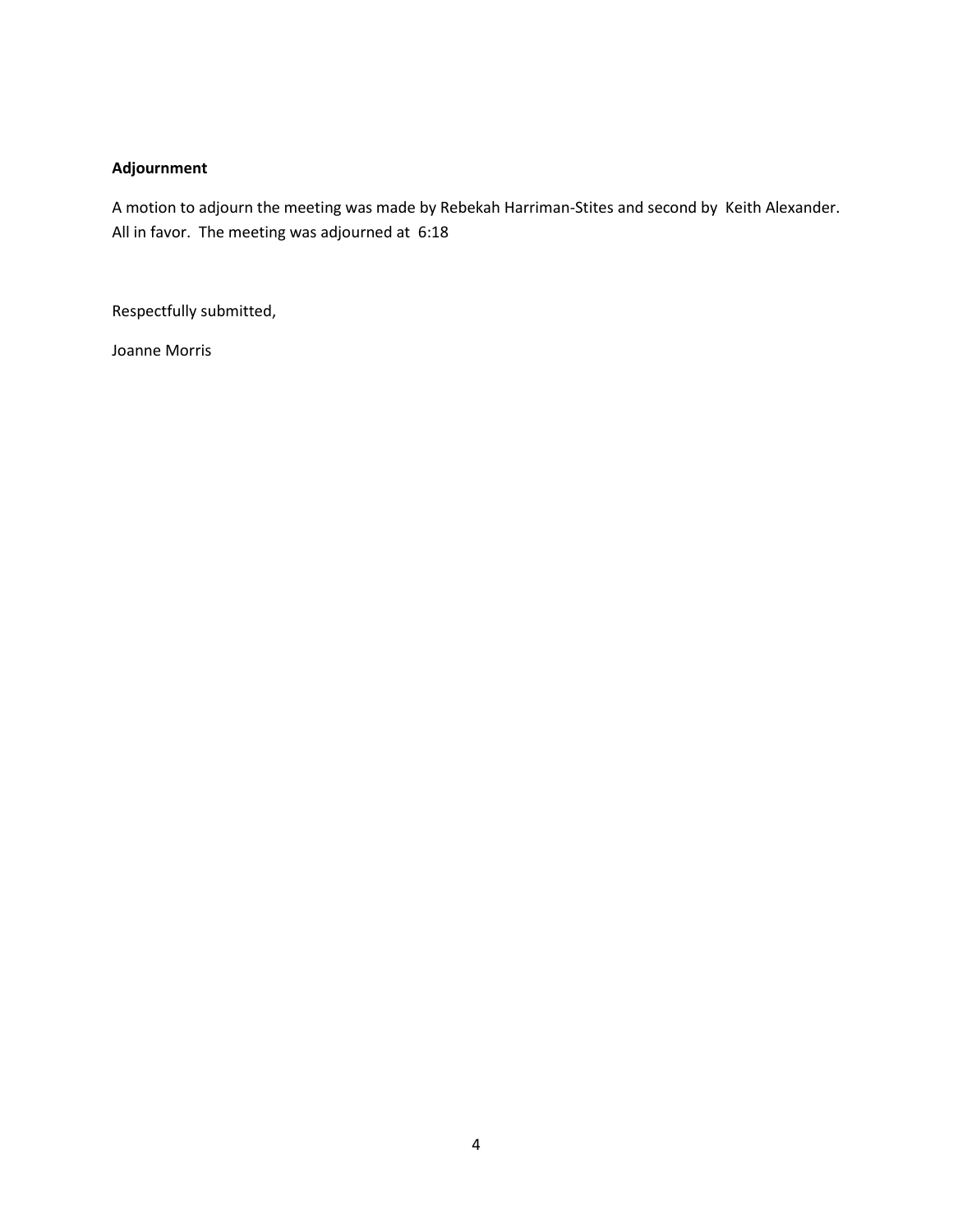# **NEWTOWN PUBLIC SCHOOLS EDUCATIONAL SPECIFICATIONS FOR HAWLEY ELEMENTARY SCHOOL** May 16, 2017

# **Roof Replacement**

#### 1. PROJECT RATIONALE

The long range plan for the Hawley Elementary School in Newtown calls for a replacement of the 1948 section and 1997 sections of the roof at the school. The 1948 section of the roof was replaced in 1997 with the 1997 section being new at that time. Both sections are 21 years old. Certain areas over the library have been leaking for the past two years and need constant patches and repairs. If we do not replace the roof at this time, it is likely that extensive damage to the ceilings will occur. It has been determined that this roof is at the end of its useful life cycle.

#### $2.$ **LONG-RANGE PLAN**

The long-range plan for the school facilities in Newtown calls for provision of a safe and appropriate learning environment. In order to comply with this aspect of the plan, it is necessary for Newtown to replace the roof at Hawley Elementary School. We will also adopt a comprehensive maintenance plan with regularly scheduled inspections.

Newtown plans to continue to utilize Hawley Elementary School in its current capacity, and with appropriate maintenance, as an elementary school for the next twenty years.

#### $3.$ **THE PROJECT**

Newtown proposes the following components of its roof replacement project:

- Test for/identify any asbestos-containing roofing and flashing materials
- Temporarily move (and later return) rooftop equipment  $\bullet$
- Remove all roofing materials on ballasted sections down to the deck and dispose of any hazardous materials in appropriate manner
- Inspect roof deck and replace problem areas as appropriate
- Install new roofing system: Mechanically fastened new tapered insulation into decking, hot mop 1/2 inch wood fiberboard to bury fasteners. Over recovery board, hot mop 1 ply of SBS modified base sheet and 1 ply of an SBS modified cap sheet. Inspect and rework all drain bowls with new lead, clamping rings, hardware and flashing system. Install overflow drains/scuppers as needed per IBC. All flashing would be a 2 ply SBS modified system set in hot. All seams stripped off in a 3 course fashion. All exposed flashings coated with Garlabrite, or an approved alternate, to protect from the UV. Flood coat entire roof surface with Garlastic KM Plus, or an approved alternate, at a rate of 70 lbs. per square and gravel in with 3/8 inch pea stone at a rate of 400-500 lbs. per square. Replace all existing metal edge metal with Garland R-Mer ES01 certified edge metal as per code.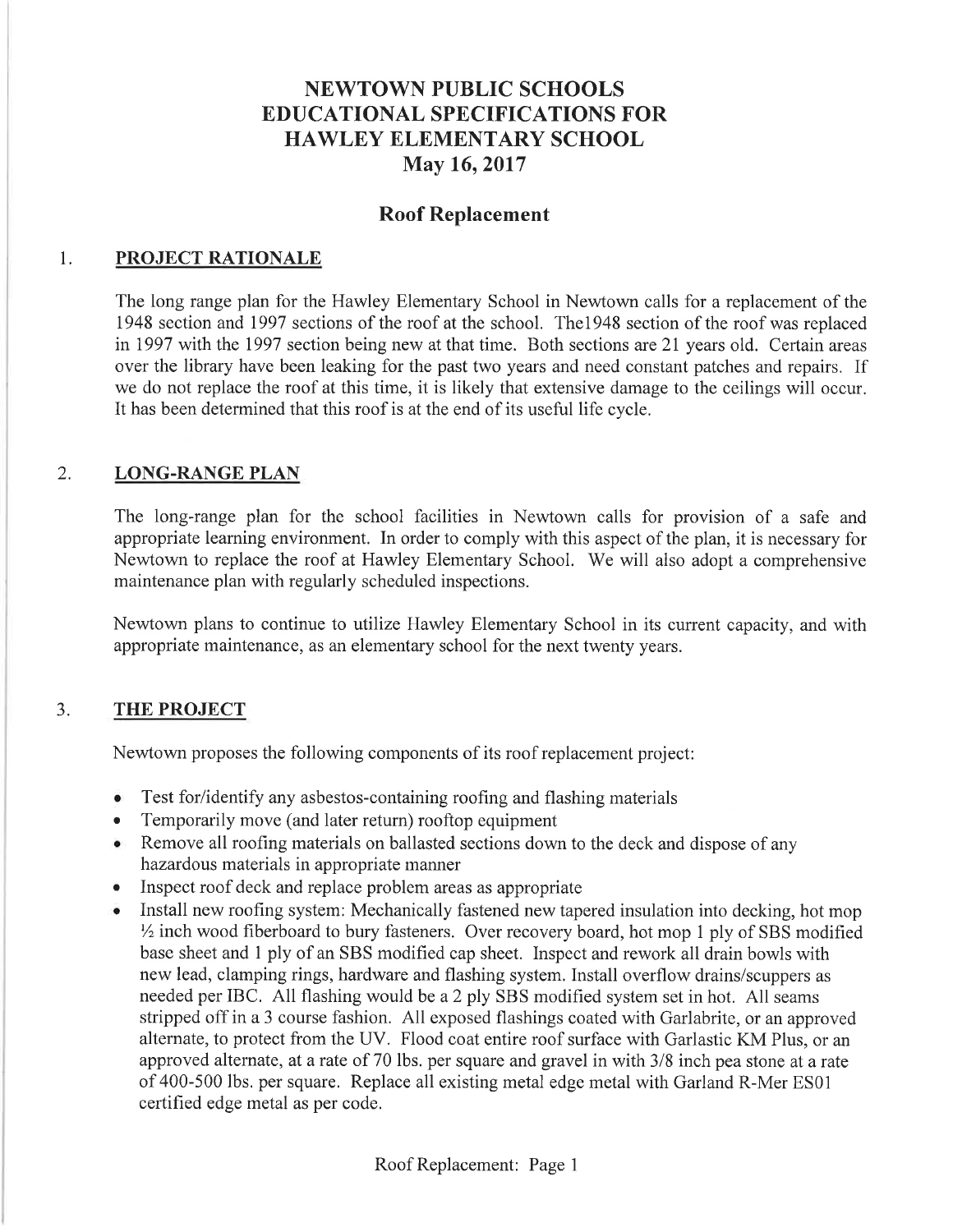- The new roof system will meet IBC 2012 for slope and R value.  $\bullet$
- Clean all roof drains  $\bullet$

| Current space: | Hawley Elementary School includes the following instructional and support           |
|----------------|-------------------------------------------------------------------------------------|
|                | spaces: general classrooms, kindergartens, library/media center, computer lab,      |
|                | gymnasium, music room, art room, special education classrooms, special education    |
|                | resource room, cafeteria, nurse's office, kitchen, conference room, school          |
|                | administration's offices, custodial services, storage, and two boiler plants.       |
| Construction:  | No major construction will impact any of these spaces. There will be some minor     |
|                | ceiling tile replacements for stained/damaged tiles which were affected by the roof |
|                | leaks. As well, any water stains on the walls will be repainted, and the bricks on  |
|                | the boiler room chimney will be repointed.                                          |
| Final space:   | See Current space above.                                                            |
| FF&E:          | None.                                                                               |

#### **BUILDING SYSTEMS** 4.

| Security:       | Not applicable. |
|-----------------|-----------------|
| Public Address: | Not applicable. |
| Technology:     | Not applicable. |
| Phone System:   | Not applicable. |
| Clocks:         | Not applicable. |

#### $5.$ **INTERIOR BUILDING ENVIRONMENT**

| Acoustics:                     | Ceilings: If ceiling tiles are damaged due to water leaking through the roof, they<br>will be replaced as part of the project. As well, if there are any water marks on<br>the walls, they will be repainted. |
|--------------------------------|---------------------------------------------------------------------------------------------------------------------------------------------------------------------------------------------------------------|
| Lighting:                      | Not Applicable.                                                                                                                                                                                               |
| HVAC:                          | Roof-top units will be temporarily moved and then returned to original location                                                                                                                               |
|                                | as necessary during the roof replacement.                                                                                                                                                                     |
| Plumbing:                      | Not applicable.                                                                                                                                                                                               |
| Windows/Doors: Not applicable. |                                                                                                                                                                                                               |

#### 6. **SITE DEVELOPMENT**

| Site Acquisition:                   | Not applicable. |
|-------------------------------------|-----------------|
| Parking:                            | Not applicable. |
| Drives:                             | Not applicable. |
| Walkways:                           | Not applicable. |
| <b>Outdoor Athletic Facilities:</b> | Not applicable. |
| Landscaping:                        | Not applicable. |
| Site Improvements:                  | Not applicable. |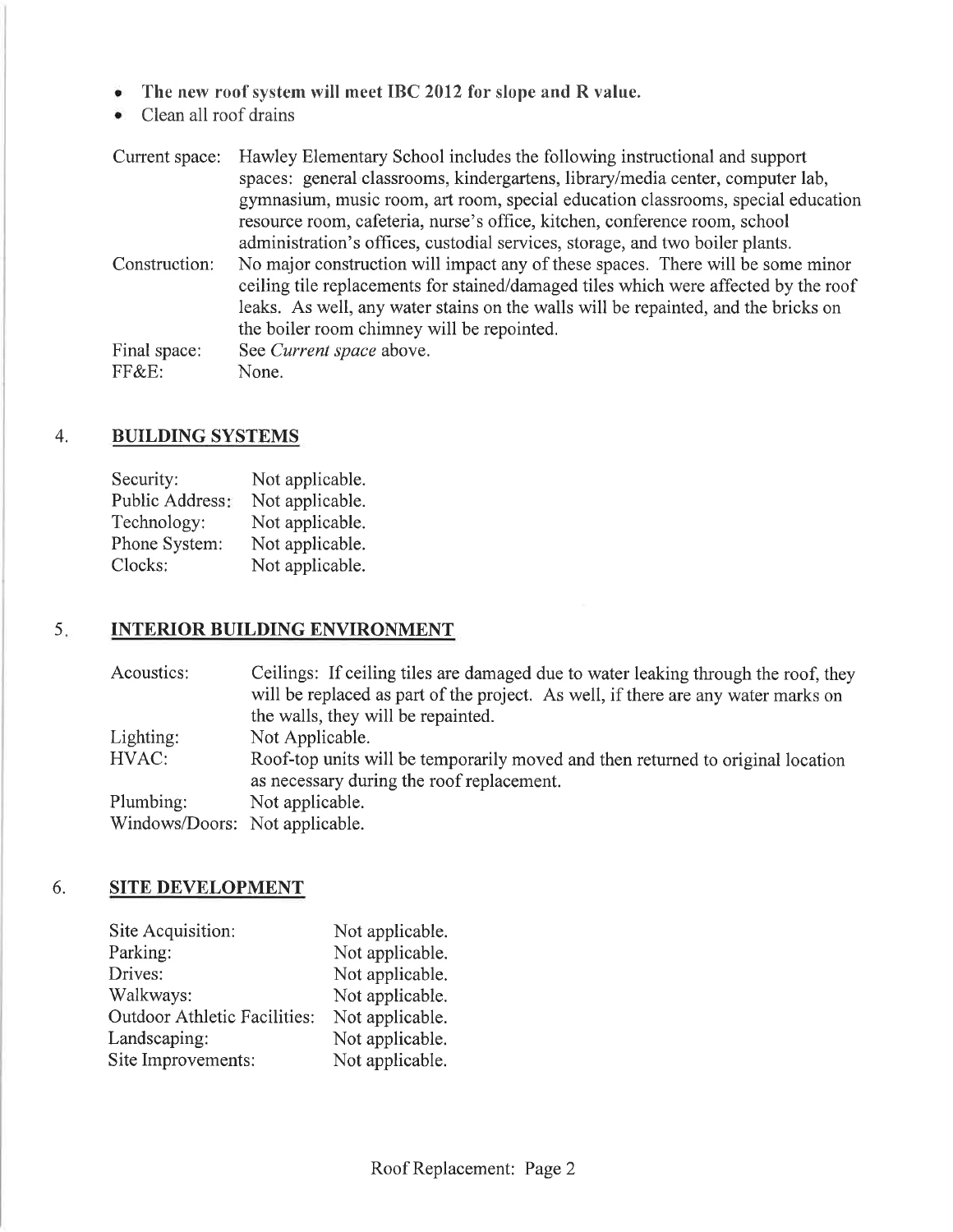#### 7. **CONSTRUCTION BONUS REQUESTS**

Hawley Elementary School does not house any of the special programs eligible for a school construction bonus.

| C.G.S. $10-285a(e)$ --Not applicable.             |
|---------------------------------------------------|
| C.G.S. $10-285a(f)$ --Not applicable.             |
| C.G.S. $10-285a(g)$ , as amended--Not applicable. |
| $C.G.S. 10-285a(h)$ --Applicable.                 |
| C.G.S. 10-285a(h)--Not applicable.                |
| C.G.S. 10-65--Not applicable.                     |
| C.G.S. 10-264h--Not applicable.                   |
| C.G.S. 10-158a--Not applicable.                   |
| C.G.S. 10-76e--Not applicable.                    |
|                                                   |

#### 8. **COMMUNITY USES**

Hawley Elementary School is designed to facilitate activities during the school hours, before and after school hours, and throughout the calendar year.

- PTA will use the media center and conference rooms for meetings before and after school
- The Recreation Department will use the gymnasium for activities evenings and weekends when  $\bullet$ it is not being used by the students
- Summer Enrichment Programs may be held here
- Boy and Girl Scout programs are run here after school as are several other youth clubs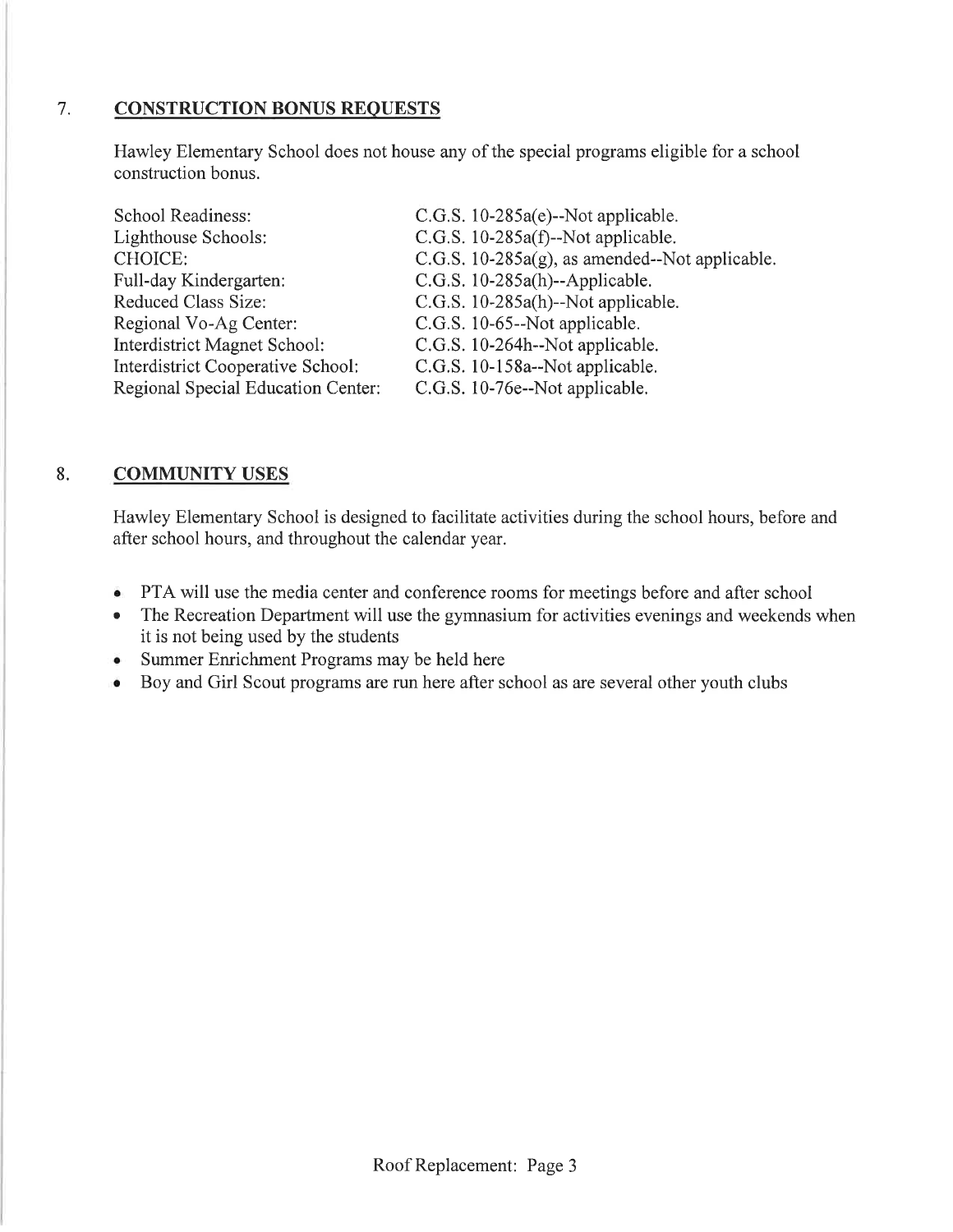### **NEWTOWN BOARD OF EDUCATION** SUMMARY - CAPITAL IMPROVEMENT PLAN 2018/19 TO 2022/23

**For Discussion for Facilities Committee 5/16/2017 Last Years Plan Moved Forward** 

|              |                                       |                                                                      | underway    | Year 1                  | Year 2  | Year 3      | Year 4                                          | Year 5  |                  |
|--------------|---------------------------------------|----------------------------------------------------------------------|-------------|-------------------------|---------|-------------|-------------------------------------------------|---------|------------------|
| CIP Item #   | Location                              | <b>Description of Project</b>                                        | 2017/18     | 2018/19                 | 2019/20 | 2020/21     | 2021/22                                         | 2022/23 | <b>TOTALS</b>    |
| underway     | Hawley Elem.                          | Roof replacement 1948 and 1997 sections                              | \$850,000   |                         |         |             |                                                 |         |                  |
| $\mathbf{2}$ | Hawley Elem.                          | Replace boiler for the 1921 section of building - steam to hot water |             | \$1,712,000 \$4,452,000 |         |             |                                                 |         | \$6,164,000      |
|              |                                       |                                                                      |             |                         |         |             |                                                 |         |                  |
|              |                                       |                                                                      |             |                         |         |             |                                                 |         |                  |
|              |                                       |                                                                      |             |                         |         |             |                                                 |         |                  |
| 1            |                                       | Middle Gate Elem Roof replacement 1964 and 1992 sections             |             | \$1,590,000             |         |             |                                                 |         |                  |
|              |                                       |                                                                      |             |                         |         |             |                                                 |         | \$1,590,000      |
|              |                                       |                                                                      |             |                         |         |             |                                                 |         |                  |
| underway     | Middle School                         | Phase I - New boilers, re-piping ('52) - Energy project              | \$1,800,000 |                         |         |             |                                                 |         |                  |
| 6            | Middle School                         | Phase II - Ventilation and Renovations                               |             |                         |         |             | \$4,805,000                                     |         |                  |
|              |                                       |                                                                      |             |                         |         |             |                                                 |         | \$4,805,000      |
|              |                                       |                                                                      |             |                         |         |             |                                                 |         |                  |
|              |                                       |                                                                      |             |                         |         |             |                                                 |         |                  |
| underway     | <b>High School</b>                    | Phase II Auditorium project                                          | \$750,000   |                         |         |             |                                                 |         |                  |
| 4            | <b>High School</b>                    | Replace/restore stadium turf field                                   |             |                         |         | \$1,000,000 |                                                 |         |                  |
| 3            | <b>High School</b>                    | Main boiler replacements - High Efficiency Gas                       |             |                         |         | \$900,000   |                                                 |         |                  |
| 5            | <b>High School</b>                    | Athletic Field house                                                 |             |                         |         | \$300,000   |                                                 |         |                  |
|              |                                       |                                                                      |             |                         |         |             |                                                 |         | \$2,200,000      |
|              |                                       |                                                                      |             |                         |         |             |                                                 |         |                  |
|              |                                       | TOTAL COSTS OF ALL PROJECTS                                          | \$3,400,000 |                         |         |             | \$3,302,000 \$4,452,000 \$2,200,000 \$4,805,000 |         | \$0 \$14,759,000 |
|              | <b>TOTAL TO BE BONDED</b>             |                                                                      |             |                         |         |             | \$3,302,000 \$4,452,000 \$2,200,000 \$4,805,000 |         | \$0 \$14,759,000 |
|              | <b>School Building Grant Eligible</b> | 2017-18 Reimbursement rate 36.43%                                    | \$309,655   | \$579,237               | \$0     | \$0         | \$0                                             | \$0     | \$579,237        |
|              |                                       |                                                                      |             |                         |         |             |                                                 |         |                  |

Shading represents items new to the plan<br>Eligibility for project inclusion on the CIP is that the cost must exceed 0.25% of the Total Town Budget, \$113,395,532. For 2017-18 the threshold is \$283,489.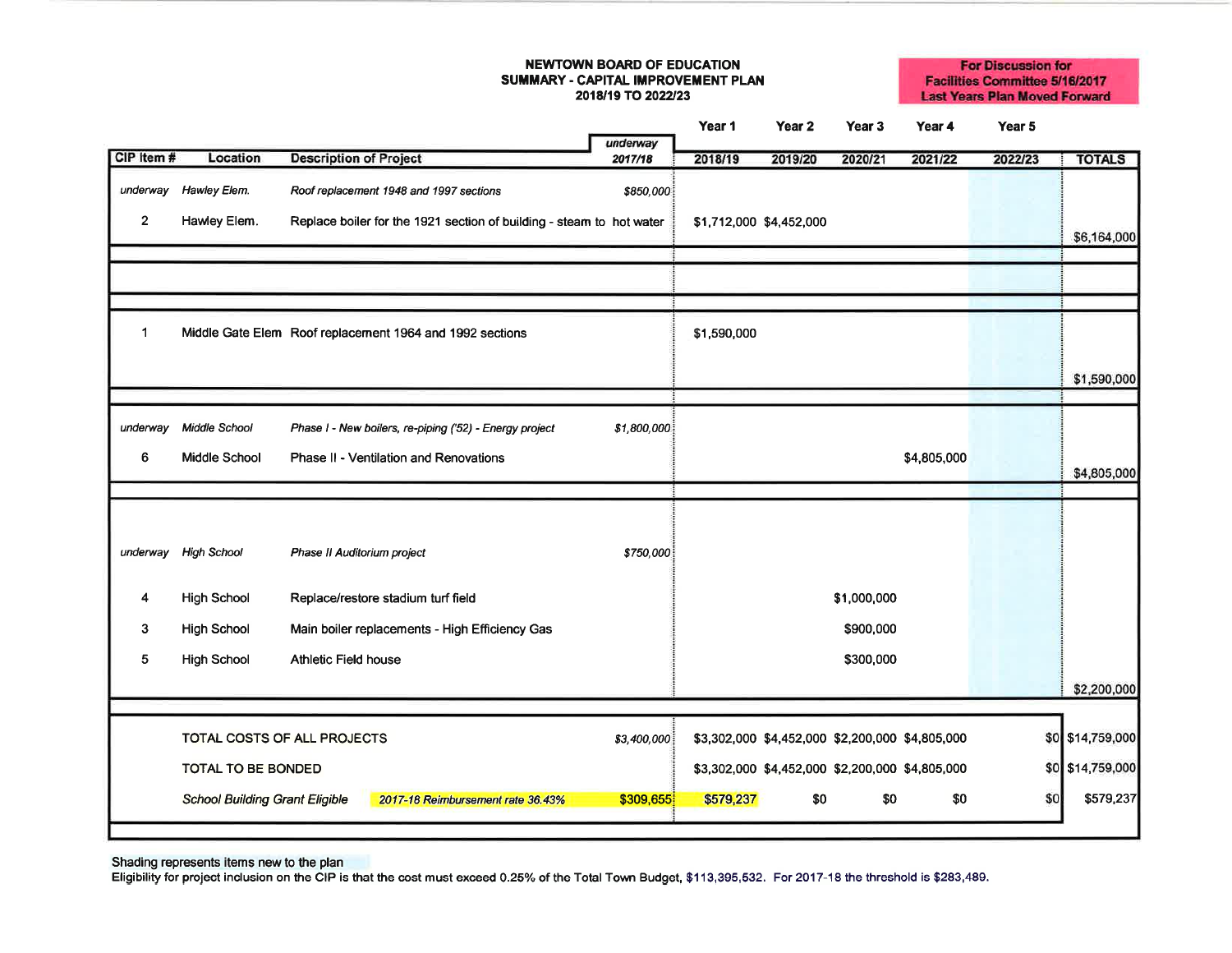## **AMENDMENT NO. 1**

# **NEWTOWN PUBLIC SCHOOLS AND** WHITSONS SCHOOL NUTRITION CORP.

# DRAFT

THIS AMENDMENT No. 1, dated June 6, 2017, is between Newtown Public Schools ("SFA") and WHITSONS SCHOOL NUTRITION CORP ("FSMC").

## WITNESSETH:

WHEREAS, the parties entered into a certain Food Service Management Agreement, dated July 1, 2016, whereby FSMC manages and operates the SFA's food service operation in Newtown, CT; and

WHEREAS, the parties now desire to amend the aforesaid Agreement;

**Tue** 

NOW, THEREFORE, in consideration of the promises herein contained and for other good and valuable consideration, the parties hereto agree as follows:

- 1. The SFA finds that the services are being performed in an effective and efficient manner. The Term of the Agreement is hereby extended to cover the period July 1, 2017 to June 30, 2018, unless terminated earlier as hereinafter provided.
- 2. Section XII of Article 12.11, Subsection C (first sentence), shall be amended to read "The FSMC's management fee is  $$2,196.47$  per month for ten (10) months." This new management fee reflects a 2.5% increase in the March U.S. Consumer Price Index - Food Away from Home, Northeast Urban, over the prior fiscal year.
- 3. Section XII of Article 12.11, Subsection D (first sentence), shall be amended to read "The FSMC's administrative fee is \$8,785.69 per month for ten (10) months." This new administrative fee reflects a 2.5 % increase in the March U.S. Consumer Price Index - Food Away from Home, Northeast Urban, over the prior fiscal year.
- 4. Section XII (Guaranteed deficit) of Article 12.11, Subsection K, shall be no more than \$72,582 for the school year 2017-2018.
- 5. In accordance with Section E.15 (pg. 14) (FSMC Investment) of the Specifications, equipment dollar value to be purchased in each year of the contract: up to \$15,000. All equipment purchased must be giving up to five years to be paid off without regard to the contract year it was purchased. SFA payments must only begin once the equipment has been placed in service.
- 6. Student Data Privacy (Public Act No. 16-189) See Appendix I. In performance of this contract, the FSMC and SFA must be in compliance with the Student Data Privacy Act (Public Act No. 16-189).
- 7. This Amendment is effective July 1, 2017. All other terms and conditions contained in the Agreement shall remain unchanged and in full force and effect.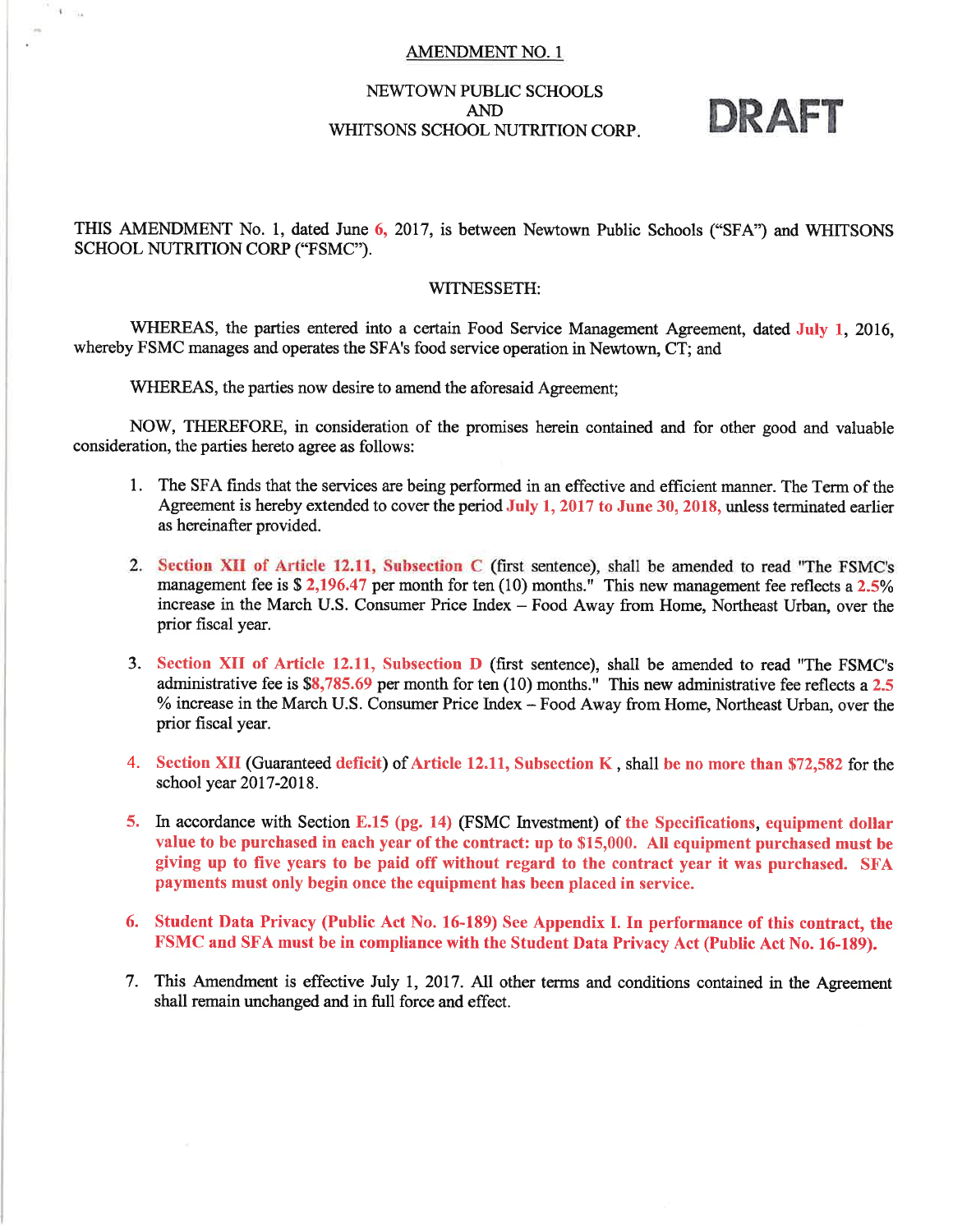IN WITNESS WHEREOF, the duly authorized officers of the parties have executed this Amendment, as of the date first above written.

**School District Name** 

 $i - \omega$ 

WHITSONS SCHOOL NUTRITION CORP.

 $\mathbf{B}$ y:

By:  $\qquad \qquad$ 

Name (printed): Paul Whitcomb

Name (printed): Keith Alexander

Title: Chair, Newtown Board of Education

Title: President & CEO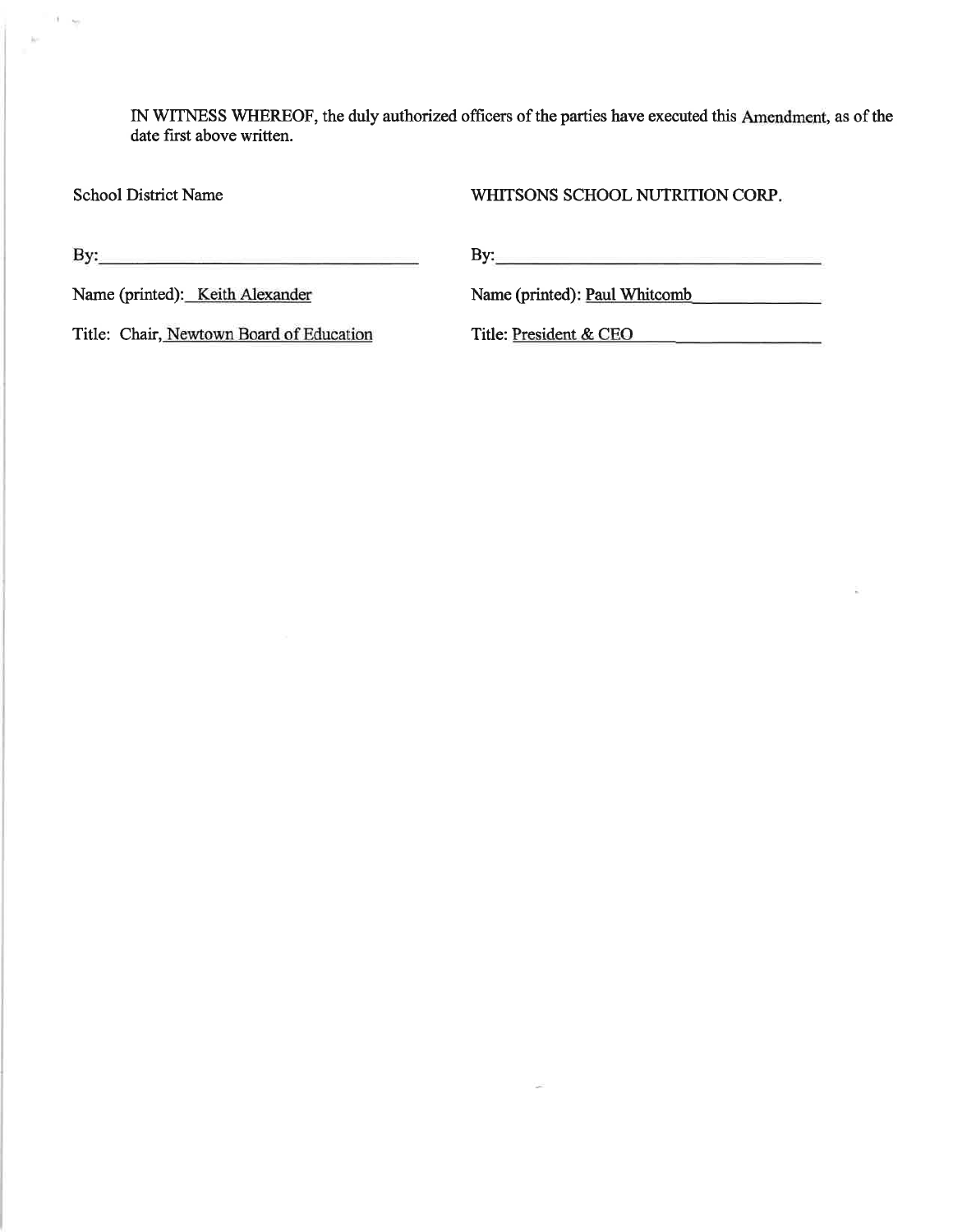# MOTION:

 $\widetilde{\mathcal{A}}$ 

 $\dot{\boldsymbol{\eta}}$ 

 $\overline{\phantom{a}}$ 

That the Board of Education approve a one-year renewal amendment to Whitson's agreement for food services dated July 1, 2016 with an effective date of July 1, 2017. The terms and conditions in the original agreement as ame

 $\alpha$ 

May 16, 2017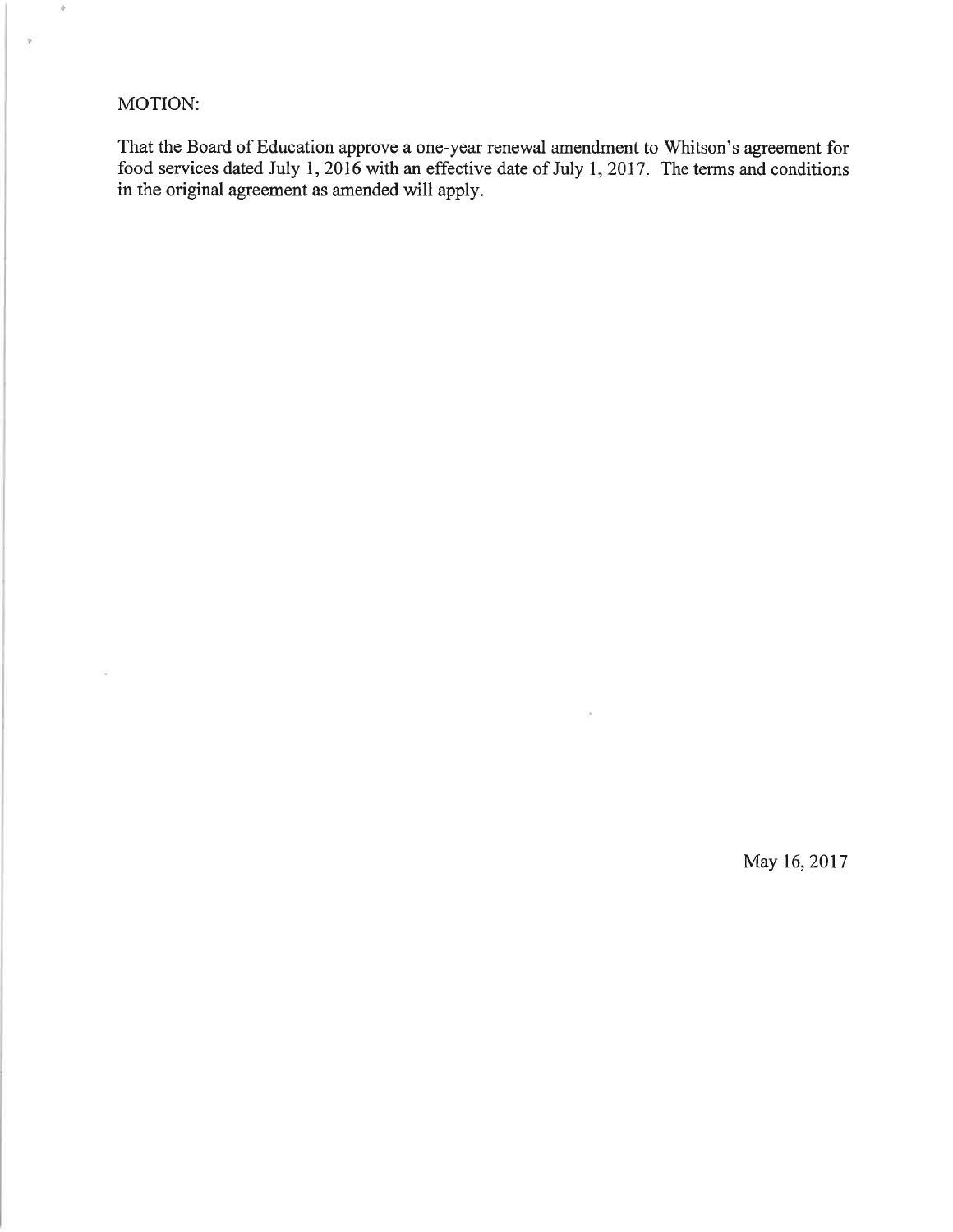|                                  |             |            | <b>DRAFT</b> |             |            |              |               |
|----------------------------------|-------------|------------|--------------|-------------|------------|--------------|---------------|
| <b>Whitson's Contracted Fees</b> |             |            |              | Monthly     |            |              |               |
| 2016-17                          | <b>NSLP</b> | <b>NHS</b> | <b>Total</b> | <b>NSLP</b> | <b>NHS</b> | <b>Total</b> | <b>Annual</b> |
| Administrative fee               | \$85,714    | \$14,286   | \$100,000    | \$8,571.40  | \$1,428.60 | \$10,000.00  | \$100,000.00  |
| Management fee                   | \$21,429    | \$3,571    | \$25,000     | \$2,142.90  | \$357.10   | \$2,500.00   | \$25,000.00   |
| <b>Total Fees</b>                | \$107,143   | \$17,857   | \$125,000    | \$10,714.30 | \$1,785.70 | \$12,500.00  | \$125,000.00  |
| 2.50%<br>CPI per State           |             |            |              |             |            |              |               |
| 2017-18                          | <b>NSLP</b> | <b>NHS</b> | <b>Total</b> | <b>NSLP</b> | <b>NHS</b> | <b>Total</b> | <b>Annual</b> |
| <b>Administrative fee</b>        | \$87,857    | \$14,643   | \$102,500    | \$8,785.69  | \$1,464.32 | \$10,250.00  | \$102,500.00  |
| Management fee                   | \$21,965    | \$3,660    | \$25,625     | \$2,196.47  | \$366.03   | \$2,562.50   | \$25,625.00   |
| <b>Total Fees</b>                | \$109,822   | \$18,303   | \$128,125    | \$10,982.16 | \$1,830.34 | \$12,812.50  | \$128,125.00  |
|                                  |             |            |              |             |            | Fee Increase | \$3,125.00    |
| Preliminary                      | <b>NSLP</b> | <b>NHS</b> | <b>Total</b> |             |            |              |               |
| 17-18 Financial Guarantee        | $-572,582$  | \$72,758   | \$176        |             |            |              |               |

This is essentially a break even situation.

The RFP, referenced in the contract stated that meal prices would be held constant for two years.

 $-542,816$ 16-17 Financial Guarantee \$51,485 \$8,669 is on track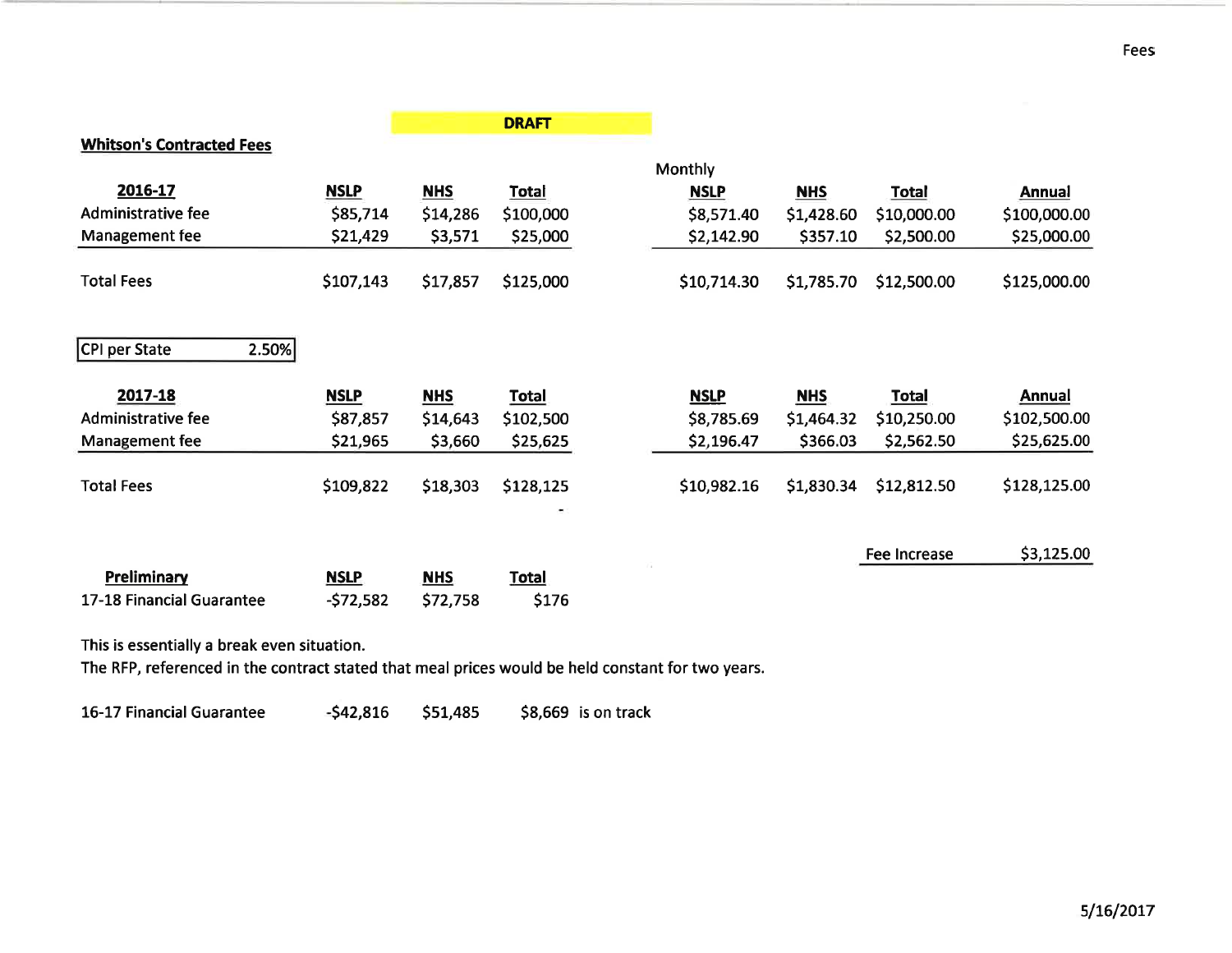# **NEWTOWN PUBLIC SCHOOLS** NEWTOWN, CONNECTICUT

| FY 2017 BUILDING & SITE MAINTENANCE PROJECTS -                                         |                  | <b>Budgeted</b>  | <b>Transfers</b>             | <b>Actual</b>                | <b>Balance</b>                |
|----------------------------------------------------------------------------------------|------------------|------------------|------------------------------|------------------------------|-------------------------------|
| Acct # 1-001-90-094-3501-0000<br><b>HAWLEY SCHOOL</b>                                  |                  |                  |                              |                              |                               |
| REPLACE CARPETING IN LIBRARY AND MAIN OFFICE<br>PAVE DRIVE REAR 48 WING TO ESCAPE PATH | \$<br>Ŝ.         | 18,000<br>25,000 |                              | 21,881<br>\$<br>\$<br>24,500 | \$<br>(3,881)<br>\$<br>500    |
|                                                                                        | S                | 43,000           | \$                           | 46,381<br>S                  | (3, 381)<br>s                 |
| Acct #1-001-90-094-3502-0000<br><b>SANDY HOOK SCHOOL</b>                               |                  |                  |                              |                              |                               |
| <b>NONE</b>                                                                            | \$               |                  |                              | \$                           | \$                            |
|                                                                                        | \$               |                  | \$<br>×                      | \$                           | \$                            |
| Acct # 1-001-90-094-3503-0000<br><b>MIDDLE GATE SCHOOL</b>                             |                  |                  |                              |                              |                               |
| <b>REPLACE STAGE LIGHTING</b>                                                          | <b>TBD</b><br>\$ | 6,000            |                              | 6,600<br>\$                  | (600)<br>\$                   |
| REPAINT OVERHANGS AT ENTRANCES<br><b>DUCTLESS SPLITS - LIBRARY</b>                     | \$<br>\$         | 15,000           |                              | \$<br>12,000<br>23,500<br>S  | \$<br>3,000<br>S<br>(23, 500) |
|                                                                                        |                  |                  |                              |                              |                               |
|                                                                                        | \$               | 21,000           | $\overline{\mathbf{s}}$<br>٠ | S<br>42,100                  | S<br>(21, 100)                |
| Acct # 1-001-90-094-3504-0000<br><b>HEAD O'MEADOW SCHOOL</b>                           |                  |                  |                              |                              |                               |
| REPAIR PAVING AND INSTALL CURBING NEXT TO CATCH BASIN                                  | \$               | 15,000           |                              | 18,243<br>\$                 | \$<br>(3, 243)<br>\$          |
|                                                                                        | \$               | 15,000           | $\mathbf{s}$<br>÷.           | S<br>18,243                  | \$<br>(3, 243)                |
| Acct # 1-001-90-094-3505-0000<br><b>REED INTERMEDIATE SCHOOL</b>                       |                  |                  |                              |                              |                               |
| REPLACE CAFÉ' SOUND SYSTEM                                                             | \$               | 22,000           |                              | $21,324$ \$<br>\$            | 676                           |
|                                                                                        | \$               | $22,000$ \$      | ٠                            | $\sqrt{s}$<br>$21,324$ \$    | 676                           |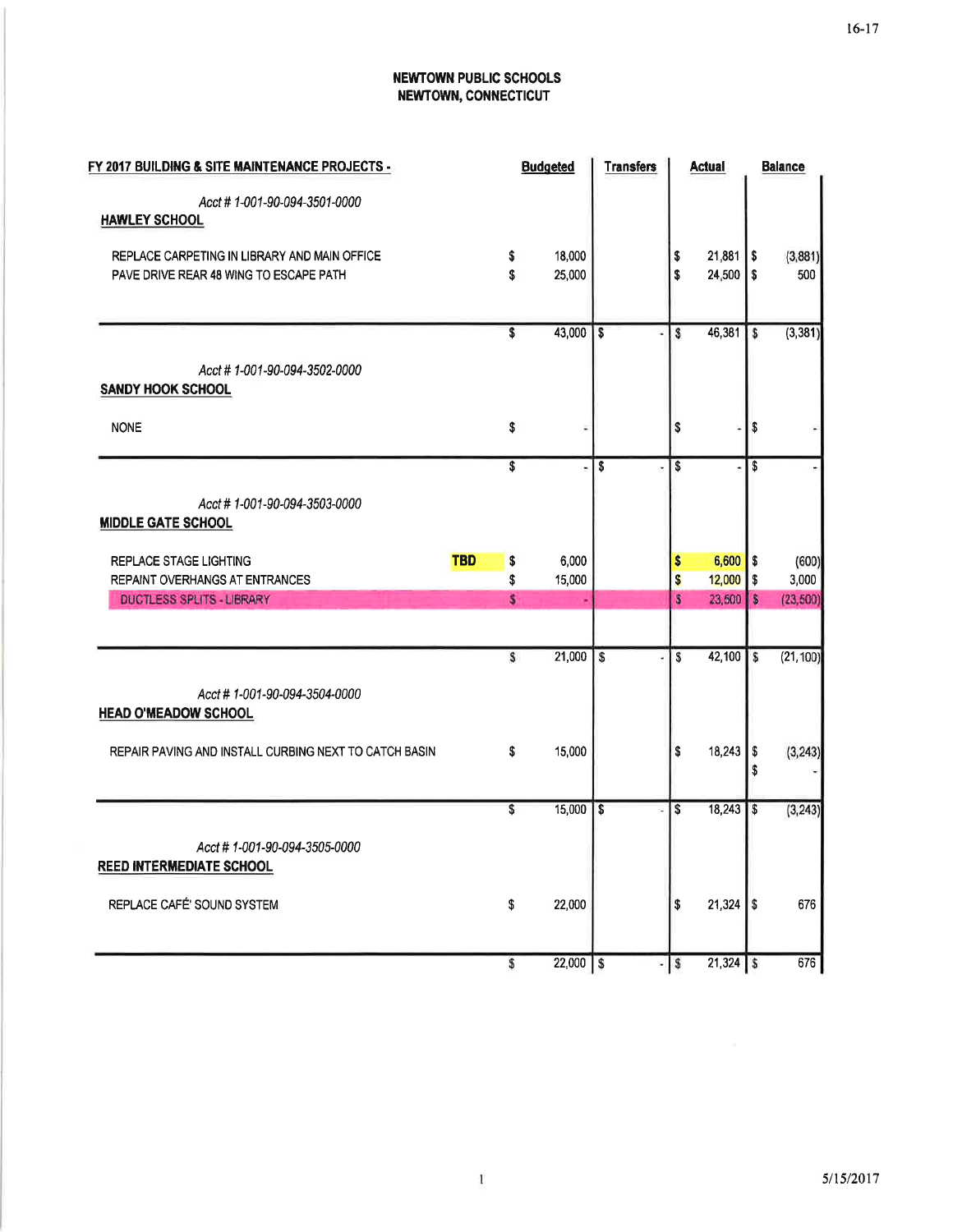# **NEWTOWN PUBLIC SCHOOLS** NEWTOWN, CONNECTICUT

|    |         | <b>Transfers</b> |    |        |                                   | <b>Balance</b>                                                         |
|----|---------|------------------|----|--------|-----------------------------------|------------------------------------------------------------------------|
|    |         |                  |    |        |                                   |                                                                        |
|    |         |                  |    |        |                                   |                                                                        |
| \$ | 6,000   |                  | \$ |        | S                                 | (1, 513)                                                               |
| \$ | 18,000  |                  | \$ |        | \$                                | 1,387                                                                  |
| S  | 10,000  |                  | \$ | 7,300  | S                                 | 2,700                                                                  |
| S  | 10,000  |                  | \$ | 10,000 | \$                                |                                                                        |
| S  |         | s                | s  |        | $\sim$                            | (11,087)                                                               |
| s  |         | s                | s  |        | s                                 | (13, 981)                                                              |
|    |         |                  |    |        |                                   |                                                                        |
| S  | 44,000  | \$               | S  | 66,495 | l \$                              | (22, 495)                                                              |
|    |         |                  |    |        |                                   |                                                                        |
|    |         |                  |    |        |                                   |                                                                        |
| \$ | 15,000  |                  | s  |        |                                   |                                                                        |
| \$ | 10,000  |                  | \$ |        |                                   | 722                                                                    |
| Ŝ  | 12,000  |                  | \$ | 11,420 | l \$                              | 580                                                                    |
| S  | 10,000  |                  | \$ | 9,901  | S                                 | 99                                                                     |
|    |         |                  |    |        |                                   |                                                                        |
| s  | 47,000  | \$               | \$ | 45,599 | $\overline{\mathbf{s}}$           | 1,401                                                                  |
|    |         |                  |    |        |                                   |                                                                        |
|    |         |                  |    |        |                                   |                                                                        |
| \$ |         |                  |    |        | \$                                |                                                                        |
|    |         |                  |    |        |                                   |                                                                        |
|    |         |                  |    |        |                                   |                                                                        |
| \$ |         | S                | \$ |        | Ŝ                                 |                                                                        |
|    |         |                  |    |        |                                   |                                                                        |
| \$ | 192,000 | $\sqrt{2}$       | s  |        |                                   | (48, 142)                                                              |
|    |         | <b>Budgeted</b>  |    |        | <b>Actual</b><br>11,087<br>13,981 | 7,513<br>16,613<br>$15,000$ $\frac{1}{5}$<br>$9,278$ \$<br>$240,142$ S |

TBD = TO BE DONE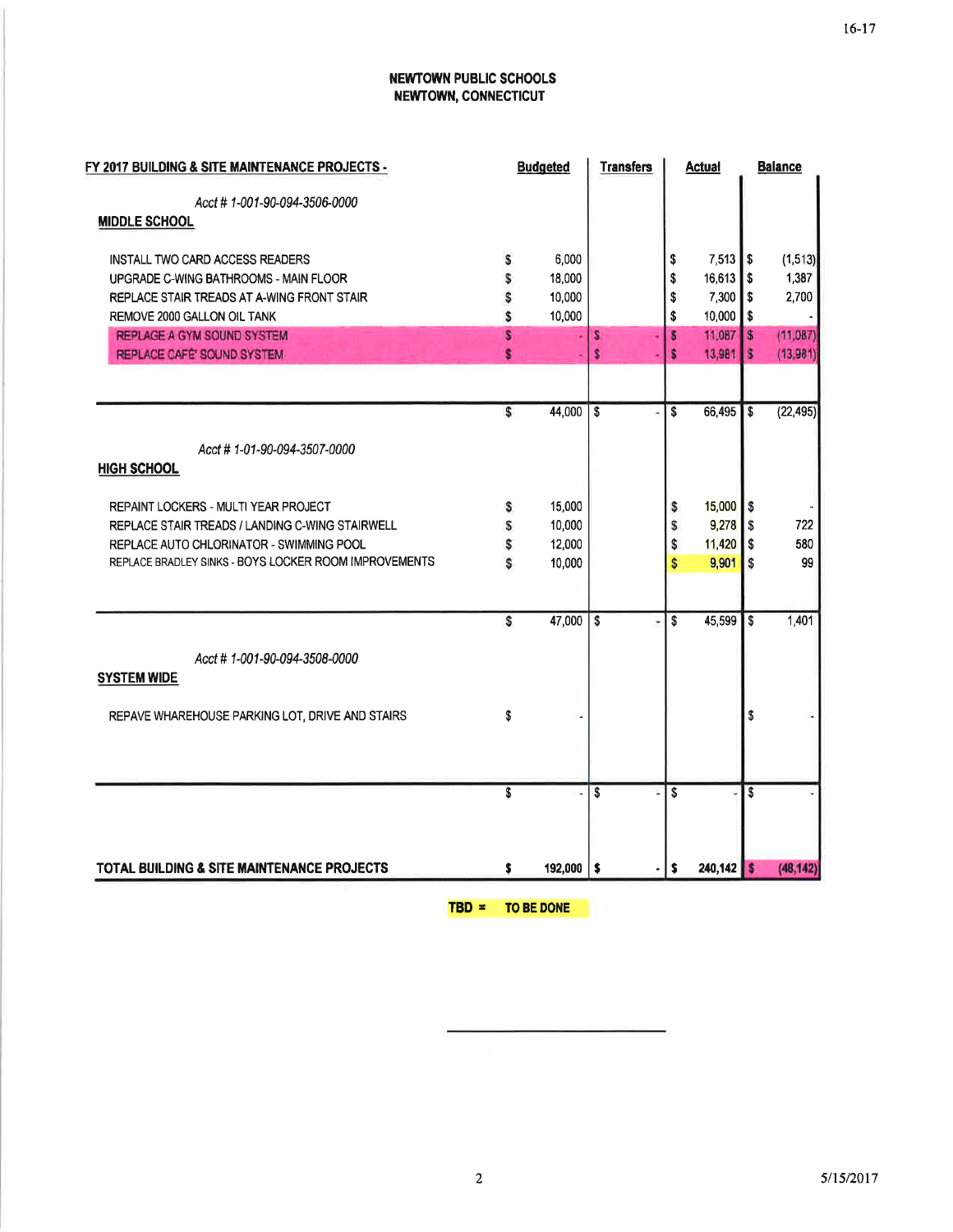# FY 2018 BUILDING & SITE MAINTENANCE PROJECTS - AMOUNT LEFT BEFORE HOLD

| Priority       |                                                           |          |                   |                   |         | Balance          |
|----------------|-----------------------------------------------------------|----------|-------------------|-------------------|---------|------------------|
|                | <b>HAWLEY SCHOOL</b>                                      | \$       |                   |                   |         |                  |
|                |                                                           | Ŝ        |                   |                   |         |                  |
|                | <b>MIDDLE GATE SCHOOL</b>                                 |          |                   |                   |         |                  |
|                | INSTALL HVAC IN LIBRARY - DUCTLESS SPLITS                 | \$       |                   | 25,000 done 16-17 |         | $\bf{0}$         |
|                |                                                           | \$       | 25,000            |                   | S       |                  |
|                | <b>HEAD O'MEADOW SCHOOL</b>                               |          |                   |                   |         |                  |
| I              | DECOMMISION PRESSURIZED WATER VESSEL / INSTALL VFD MOTORS | \$       | 49,500            |                   | \$      | 49,500           |
|                |                                                           | \$       | 49,500            |                   | S       | 49,500           |
|                | <b>REED INTERMEDIATE SCHOOL</b>                           |          |                   |                   |         |                  |
| $\mathbf{2}$   | SCRAPE AND PAINT EXTERIAL LINTELS - WINDOWS AND DOORS     | \$       | 30,000            |                   | \$      | 30,000           |
| $\overline{7}$ | REFINISH HARDWOOD STAGE AND STAIRS                        | \$       | 18,000            |                   | \$      | 18,000           |
|                |                                                           | \$       | 48,000            |                   | Ŝ       | 48,000           |
|                | <b>MIDDLE SCHOOL</b>                                      |          |                   |                   |         |                  |
|                | REPLAGE A GYM SOUND SYSTEM                                | \$       |                   | 20,000 done 16-17 | \$      |                  |
|                | REPLACE CAFÉ' SOUND SYSTEM                                | \$       |                   | 35,000 done 16-17 | \$      |                  |
| 8              | <b>REPAINT EXTERIOR DOORS</b>                             | \$       | 30,000            |                   | \$      | 30,000           |
| 4              | INSTALL CURBING AND PAVING AT C WING - DETERIORATED       | \$<br>\$ | 50,000<br>135,000 |                   | \$<br>Ŝ | 50,000<br>80,000 |
|                |                                                           |          |                   |                   |         |                  |
|                | <b>HIGH SCHOOL</b>                                        |          |                   |                   |         |                  |
| 3              | REPLACE STAIR TREADS / LANDING B-WING FRONT               | \$       | 10,000            |                   | \$      | 10,000           |
| 5              | REPAINT LOCKERS - MULTI YEAR PROJECT                      | \$       | 15,000            |                   | \$      | 15,000           |
| 6              | REPLACE LOBBY FLOORING                                    | \$       | 40,000            |                   | \$      | 40,000           |
|                |                                                           | \$       | 65,000            |                   | S       | 65,000           |
|                | TOTAL BUILDING & SITE MAINTENANCE PROJECTS - BOE BUDGET   | \$       | 322,500           |                   | S       | 242,500          |
|                | 3/2/17 BOF REDUCTION                                      | s        | (26, 727)         |                   |         |                  |
|                | <b>BALANCE TO LC</b>                                      | S.       | 295,773           |                   |         |                  |
|                | 3/23/17 LC DELAY OF MAINTENANCE PROJECTS                  |          | \$ (272,000)      |                   |         |                  |
|                | 2017-18 OPERATING BUDGET MOVING FORWARD                   | S.       | 23,773            |                   |         |                  |